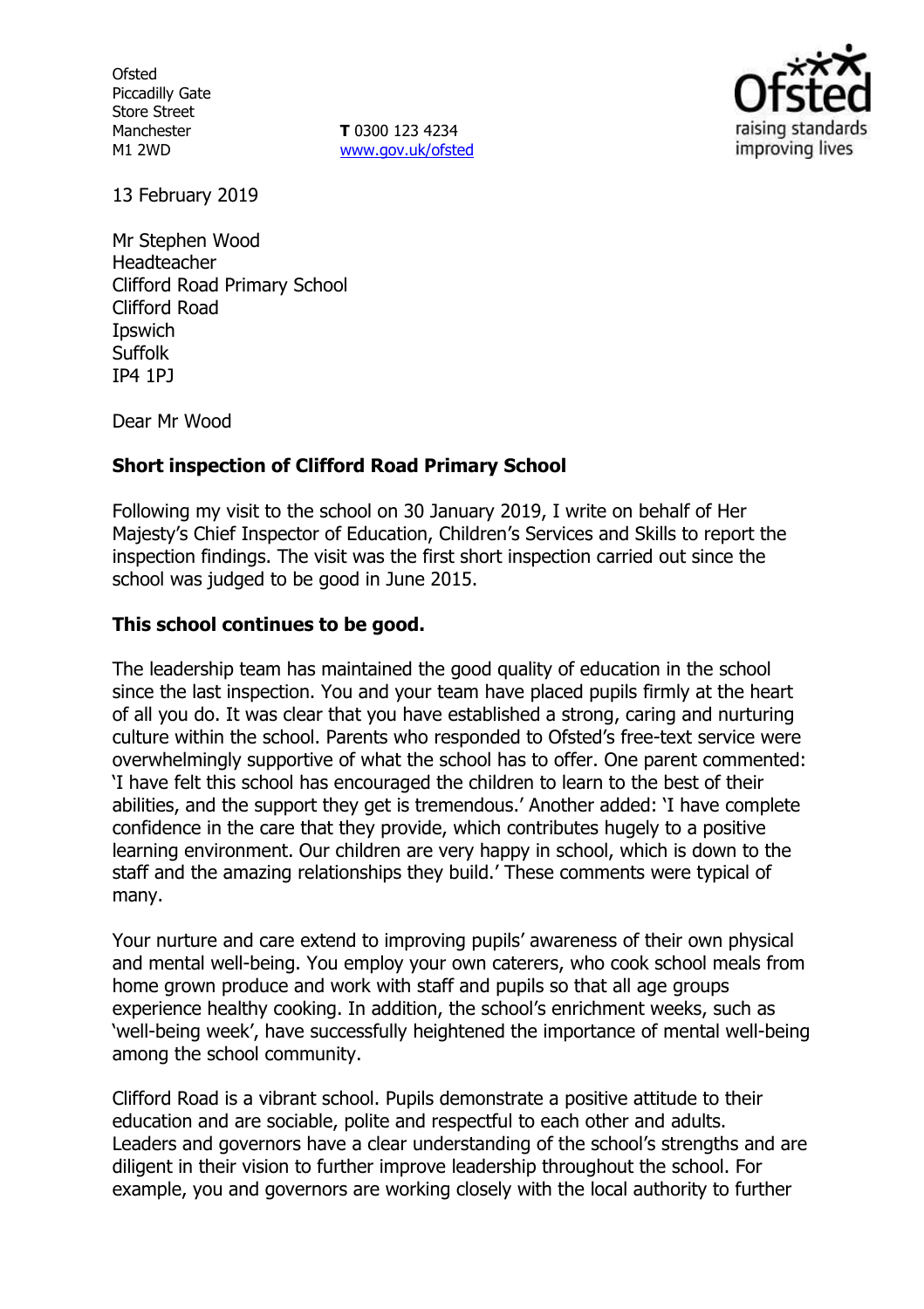

develop middle leadership and new members of the governing body.

Since the previous inspection, there have been significant changes in the needs of the pupils who attend the school and an increase in pupil numbers across all year groups, with high numbers of pupils arriving at different times of the school year. Leaders have embraced these changes and longstanding staff have grown with the school, doing all they can to find out the needs of pupils and how best to support them. Pupils who speak English as a second language and those with special educational needs thrive and flourish because of the precise support given by all staff who work with them.

Your school curriculum is truly inspiring. It is rich, varied and stimulating. Across a wide range of subjects, you and your staff ensure that pupils have access to many opportunities where teachers can creatively immerse pupils in exciting topics which they clearly enjoy. I was particularly impressed with the way you have developed and made good use of your very own air-raid shelter that serves as a high-quality museum on the school site. You involve the school community, many of whom have contributed artefacts, to help keep it in exceptionally good condition. The wide range of original pieces engage pupils and enhance their study of World War 2.

Teachers frequently adapt teaching and learning and use their creativity to stimulate pupils to want to learn. For example, in Year 2, the classroom cupboard had been transformed into the South Pole, where children were excitedly clutching snowballs and eager to share their learning about penguins' habitats. Further examples of the well-planned curriculum were evidenced in the school's gallery, where pupils' high-quality art work showed their study of artists such as Georgia O'Keefe, William Morris and Henry Moore. Other displays demonstrated good-quality science teaching and learning. Pupils' work demonstrated that they routinely carry out experiments and record and evaluate their findings. In other instances, the curriculum serves to promote values such as resilience, respect, fairness, honesty and equality. You reflect on the needs of your pupils and adapt the curriculum accordingly. One such example was seen through pupils learning about important women who have led and influenced scientific research, such as Ada Lovelace. Pupils spoken to were articulate, reflective and said that they enjoy all that the school has to offer. They shared their future aspirations, for example to be architects, authors and marine biologists.

# **Safeguarding is effective.**

You have established a strong safeguarding culture throughout the school. Procedures for checking staff suitability to work with children are rigorous and employee files are well organised. All staff understand that safeguarding pupils is everyone's responsibility. Staff know pupils well and have received the necessary safeguarding training. They know to report any concerns to designated safeguarding leaders, which they do promptly so that the most vulnerable pupils get the right support they need.

There are many examples of good practice where leaders have been quick to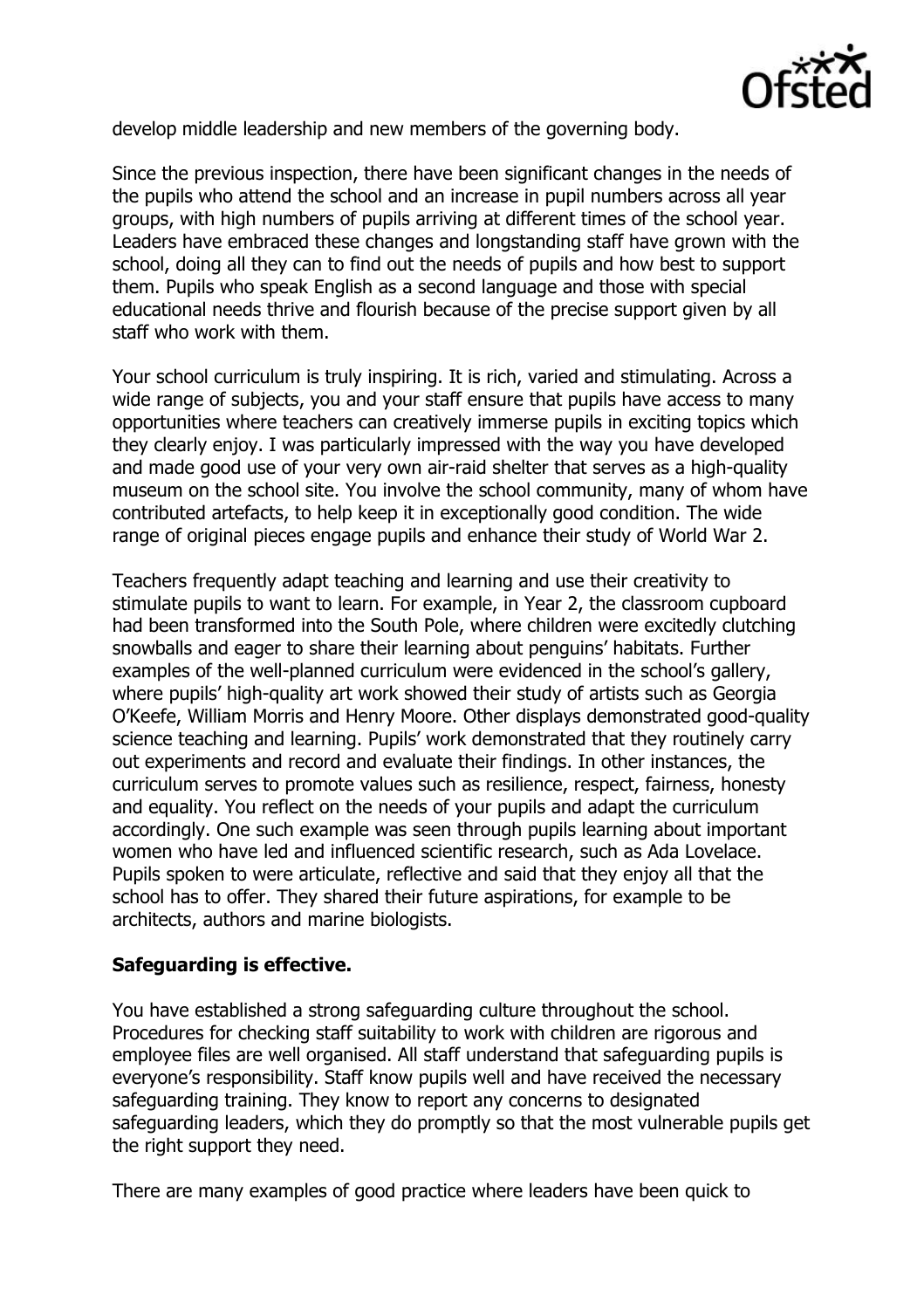

identify pupils and families who are experiencing difficult circumstances. You and your team are extremely vigilant and make yourselves visible at the school gate in the morning so that you can offer immediate support to vulnerable pupils and their families.

Your pupil welfare officer is dedicated and passionate and continues to work with families by getting the support that they need through effective links that she has established with external agencies. This has had a positive impact on improving attendance for many pupils. You and your team are committed to ensuring that pupils attend school all the time. Family learning has been successful in engaging parents to learn with their children, for example through sharing reading activities. There are plans in place to develop this further. Leaders are relentless in this cause. However, for some groups of pupils, absence still remains a concern.

Pupils speak confidently about how to stay safe when using the computer. They have lessons that teach them what not to do and what to do if they are contacted by a stranger. Pupils enjoy their breaktimes. Leaders have thought carefully about how to manage the small outside space for large numbers. On the day of this inspection, ice prevented some of the playground from being used. Pupils adhered to the rules and stayed within the boundaries. Organised games and dance activities kept pupils happily engaged. Teachers and leaders record any incidents of inappropriate behaviour and analyse the results. Evidence shows that a combination of strong behaviour systems and effective intervention, such as a lunchtime club and playground leaders, have reduced incidents of poor behaviour. As a result, pupils rarely get into trouble for the same type of incident twice.

## **Inspection findings**

- Published progress information for pupils at the end of Year 6 has shown a decline in writing progress over the last three years, particularly for the most able pupils. You and your leaders have made writing a priority and have developed a consistent, structured approach to the teaching of writing. This starts in the Nursery, where children explore language and tell stories through mark making and begin to develop an accurate pencil grip. In Reception, children are given many opportunities to practise and develop their writing through well-planned activities that engage and inspire them to want to write.
- In key stage 1, pupils write with confidence and take risks where they learn to extend their sentences and add exciting words. Pupils' books show that in Years 1 and 2 they write well-constructed, interesting sentences, forming their letters with increasing accuracy. Across the school, teachers use whole-class books to ignite pupils' interest and 'drama for writing' to understand the feelings of key characters from the text. Pupils in Year 5 shared their learning from 'Street Child' and told me that they really enjoy the drama activities that help them to write imaginatively.
- The most able pupils are effectively challenged through their individual targets, which helps them to improve their work further. Those spoken with all knew what they needed to do to improve. It was evident that this approach is having a positive impact on the progress that pupils make. Pupils' high-quality writing,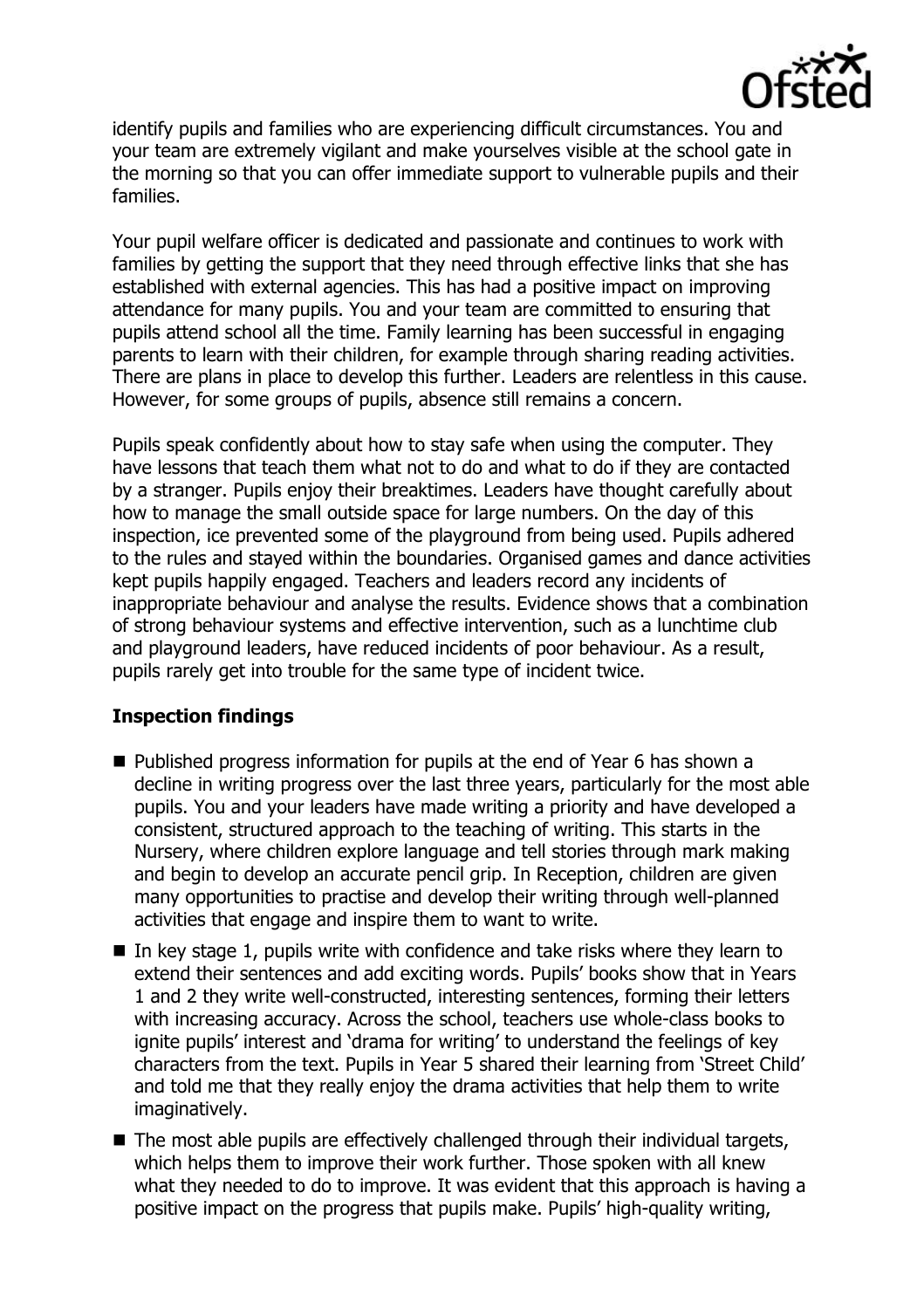

across a range of subjects, decorates the many corridor walls. Your pupils' progress information and pupils' workbooks show that more pupils are on track to reach greater depth in writing across the school.

- In 2018, pupils attained below national averages in mathematics at the end of key stage 1. Although progress was broadly average, attainment in mathematics at the end of key stage 2 had declined too. You explained that you had completely reviewed your approach to the teaching of mathematics as the previous approach was not meeting the needs of your pupils. You had identified that although pupils had developed strong skills in arithmetic, they were not getting the opportunities to problem-solve and use their reasoning skills.
- These opportunities are now an integral feature of your mathematics curriculum. Pupils across the school practise 10 minutes of mathematics a day, and books show that they have many opportunities to test out their problem-solving skills daily. Pupils learn to explain their reasoning by attempting weekly tasks and presenting to the rest of the school. This was observed during the inspection, when Year 4 and Year 6 demonstrated how they had strategically approached a challenging activity in two completely different ways.
- Too few disadvantaged pupils achieved well in the combined reading, writing and mathematics scores at the end of key stage 2. You shared evidence that demonstrated that this was due to the weaknesses identified in pupils' reasoning and problem-solving skills in mathematics. Current pupils are extremely well supported to attend school and do the best they can. You and your staff make sure that they are encouraged to take part in many extra-curricular activities and receive the right support they need to access their learning. Disadvantaged pupils make overall good progress in reading, writing and mathematics from their different starting points.

## **Next steps for the school**

Leaders and those responsible for governance should ensure that they:

- continue to develop strategies to engage parents so that attendance improves for all groups of pupils
- continue to embed the school's approach for teaching mathematics and writing so that pupils' attainment continues to rise.

I am copying this letter to the chair of the governing body, the regional schools commissioner and the director of children's services for Suffolk. This letter will be published on the Ofsted website.

Yours sincerely

Cindy Impey **Her Majesty's Inspector**